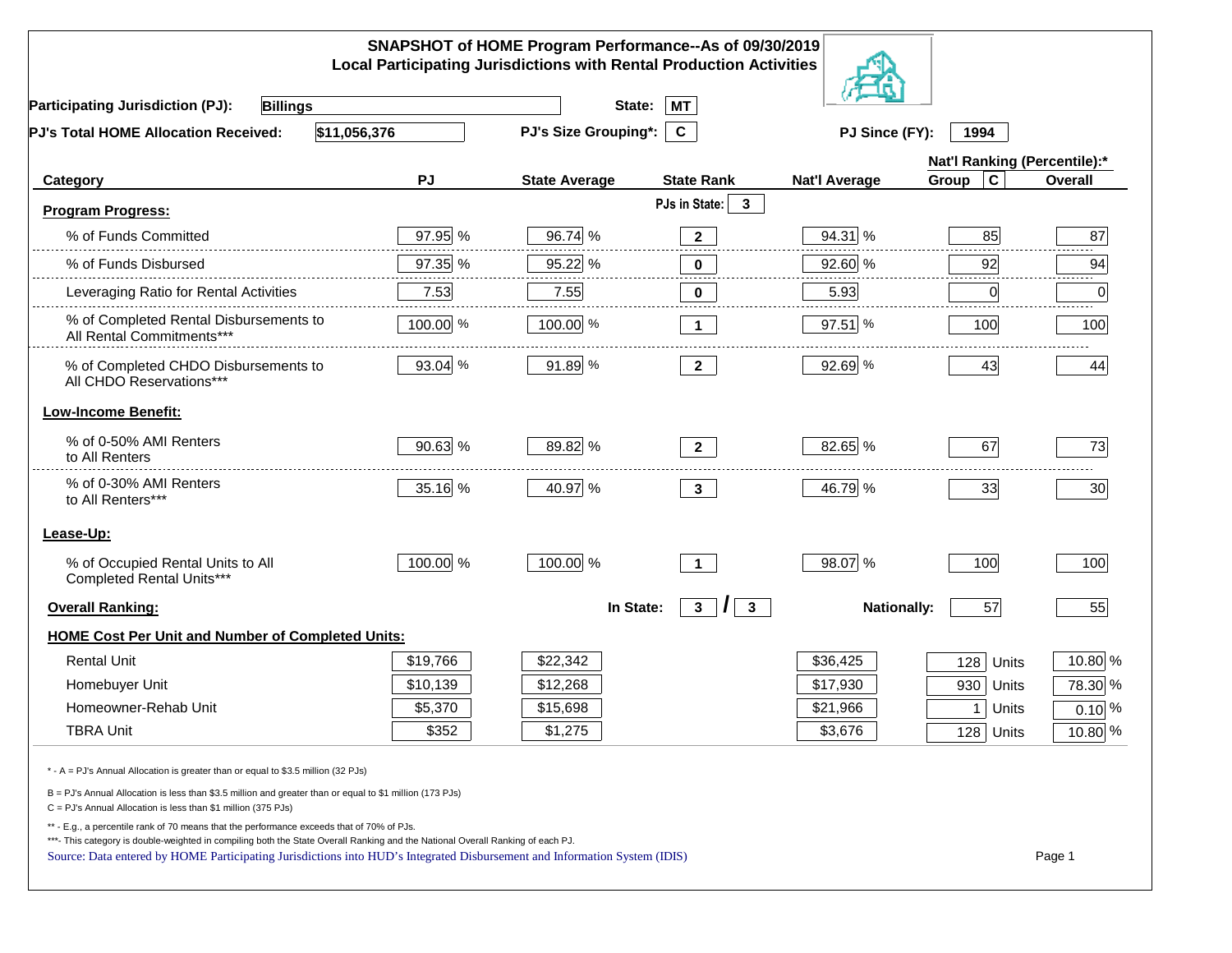|                                                                                                                           |      |                                     |                                        |                     |                                 | <b>Program and Beneficiary Characteristics for Completed Units</b> |                   |                             |                                          |                     |
|---------------------------------------------------------------------------------------------------------------------------|------|-------------------------------------|----------------------------------------|---------------------|---------------------------------|--------------------------------------------------------------------|-------------------|-----------------------------|------------------------------------------|---------------------|
| <b>Participating Jurisdiction (PJ): Billings</b>                                                                          |      |                                     |                                        | <b>MT</b>           |                                 |                                                                    |                   |                             |                                          |                     |
| <b>Total Development Costs:</b><br>(average reported cost per unit in                                                     |      | <b>Rental</b>                       | Homebuyer                              |                     | <b>Homeowner</b>                | <b>CHDO Operating Expenses:</b>                                    | (% of allocation) | PJ:<br><b>National Avg:</b> |                                          | $0.0\%$<br>$1.1\%$  |
| PJ:<br><b>HOME-assisted projects)</b><br>State:*<br>National:**                                                           |      | \$135,800<br>\$109,081<br>\$135,225 | \$104,641<br>\$106,926<br>\$88,236     |                     | \$5,370<br>\$15,805<br>\$26,222 |                                                                    |                   |                             |                                          |                     |
| <b>RACE:</b>                                                                                                              | %    | %                                   | <b>Rental Homebuyer Homeowner</b><br>% | <b>TBRA</b><br>$\%$ |                                 | <b>HOUSEHOLD TYPE:</b>                                             | %                 | $\frac{9}{6}$               | <b>Rental Homebuyer Homeowner</b><br>%   | <b>TBRA</b><br>$\%$ |
| White:                                                                                                                    | 77.3 | 85.9                                | 100.0                                  | 0.0                 |                                 | Single/Non-Elderly:                                                | 43.8              | 28.5                        | 0.0                                      | 0.0                 |
| <b>Black/African American:</b>                                                                                            | 1.6  | 0.9                                 | 0.0                                    | 0.0                 | Elderly:                        |                                                                    | 13.3              | 2.8                         | 0.0                                      | 0.0                 |
| Asian:                                                                                                                    | 0.0  | 0.9                                 | 0.0                                    | 0.0                 |                                 | Related/Single Parent:                                             | 34.4              | 34.0                        | 0.0                                      | 0.0                 |
| American Indian/Alaska Native:                                                                                            | 7.0  | 3.7                                 | 0.0                                    | 0.0                 |                                 | <b>Related/Two Parent:</b>                                         | 4.7               | 27.3                        | 100.0                                    | 0.0                 |
| Native Hawaiian/Pacific Islander:                                                                                         | 0.0  | 0.0                                 | 0.0                                    | 0.0                 | Other:                          |                                                                    | 3.9               | 6.1                         | 0.0                                      | 0.0                 |
| American Indian/Alaska Native and White:                                                                                  | 3.1  | 0.1                                 | 0.0                                    | 0.0                 |                                 |                                                                    |                   |                             |                                          |                     |
| Asian and White:                                                                                                          | 0.0  | 0.0                                 | 0.0                                    | 0.0                 |                                 |                                                                    |                   |                             |                                          |                     |
| <b>Black/African American and White:</b>                                                                                  | 1.6  | 0.1                                 | 0.0                                    | 0.0                 |                                 |                                                                    |                   |                             |                                          |                     |
| American Indian/Alaska Native and Black:                                                                                  | 0.8  | 0.0                                 | 0.0                                    | 0.0                 |                                 |                                                                    |                   |                             |                                          |                     |
| <b>Other Multi Racial:</b>                                                                                                | 0.8  | 0.0                                 | 0.0                                    | 0.0                 |                                 |                                                                    |                   |                             |                                          |                     |
| Asian/Pacific Islander:                                                                                                   | 0.0  | 0.2                                 | 0.0                                    | 0.0                 |                                 |                                                                    |                   |                             |                                          |                     |
| <b>ETHNICITY:</b>                                                                                                         |      |                                     |                                        |                     |                                 |                                                                    |                   |                             |                                          |                     |
| <b>Hispanic</b>                                                                                                           | 7.8  | 8.3                                 | 0.0                                    | 0.0                 |                                 |                                                                    |                   |                             |                                          |                     |
| <b>HOUSEHOLD SIZE:</b>                                                                                                    |      |                                     |                                        |                     |                                 | <b>SUPPLEMENTAL RENTAL ASSISTANCE:</b>                             |                   |                             |                                          |                     |
| 1 Person:                                                                                                                 | 53.9 | 30.0                                | 0.0                                    | 0.0                 | Section 8:                      |                                                                    | 18.8              | $1.7$ <sup>#</sup>          |                                          |                     |
| 2 Persons:                                                                                                                | 25.0 | 19.8                                | 0.0                                    | 0.0                 | <b>HOME TBRA:</b>               |                                                                    | 0.0               |                             |                                          |                     |
| 3 Persons:                                                                                                                | 12.5 | 22.6                                | 0.0                                    | 0.0                 | Other:                          |                                                                    | 46.9              |                             |                                          |                     |
| 4 Persons:                                                                                                                | 4.7  | 16.2                                | 100.0                                  | 0.0                 | No Assistance:                  |                                                                    | 34.4              |                             |                                          |                     |
| 5 Persons:                                                                                                                | 0.8  | 8.1                                 | 0.0                                    | 0.0                 |                                 |                                                                    |                   |                             |                                          |                     |
| 6 Persons:                                                                                                                | 1.6  | 2.2                                 | 0.0                                    | 0.0                 |                                 |                                                                    |                   |                             |                                          |                     |
| 7 Persons:                                                                                                                | 0.0  | 0.8                                 | 0.0                                    | 0.0                 |                                 |                                                                    |                   |                             |                                          |                     |
| 8 or more Persons:                                                                                                        | 1.6  | 0.4                                 | 0.0                                    | 0.0                 |                                 | # of Section 504 Compliant Units:                                  |                   | 117                         |                                          |                     |
| * The State average includes all local and the State PJs within that state                                                |      |                                     |                                        |                     |                                 |                                                                    |                   |                             |                                          |                     |
| ** The National average includes all local and State PJs, and Insular Areas                                               |      |                                     |                                        |                     |                                 |                                                                    |                   |                             |                                          |                     |
| # Section 8 vouchers can be used for First-Time Homebuyer Downpayment Assistance.                                         |      |                                     |                                        |                     |                                 |                                                                    |                   |                             | <b>HOME Program Performance SNAPSHOT</b> |                     |
| Source: Data entered by HOME Participating Jurisdictions into HUD's Integrated Disbursement and Information System (IDIS) |      |                                     |                                        |                     |                                 |                                                                    |                   | Page 2                      |                                          |                     |